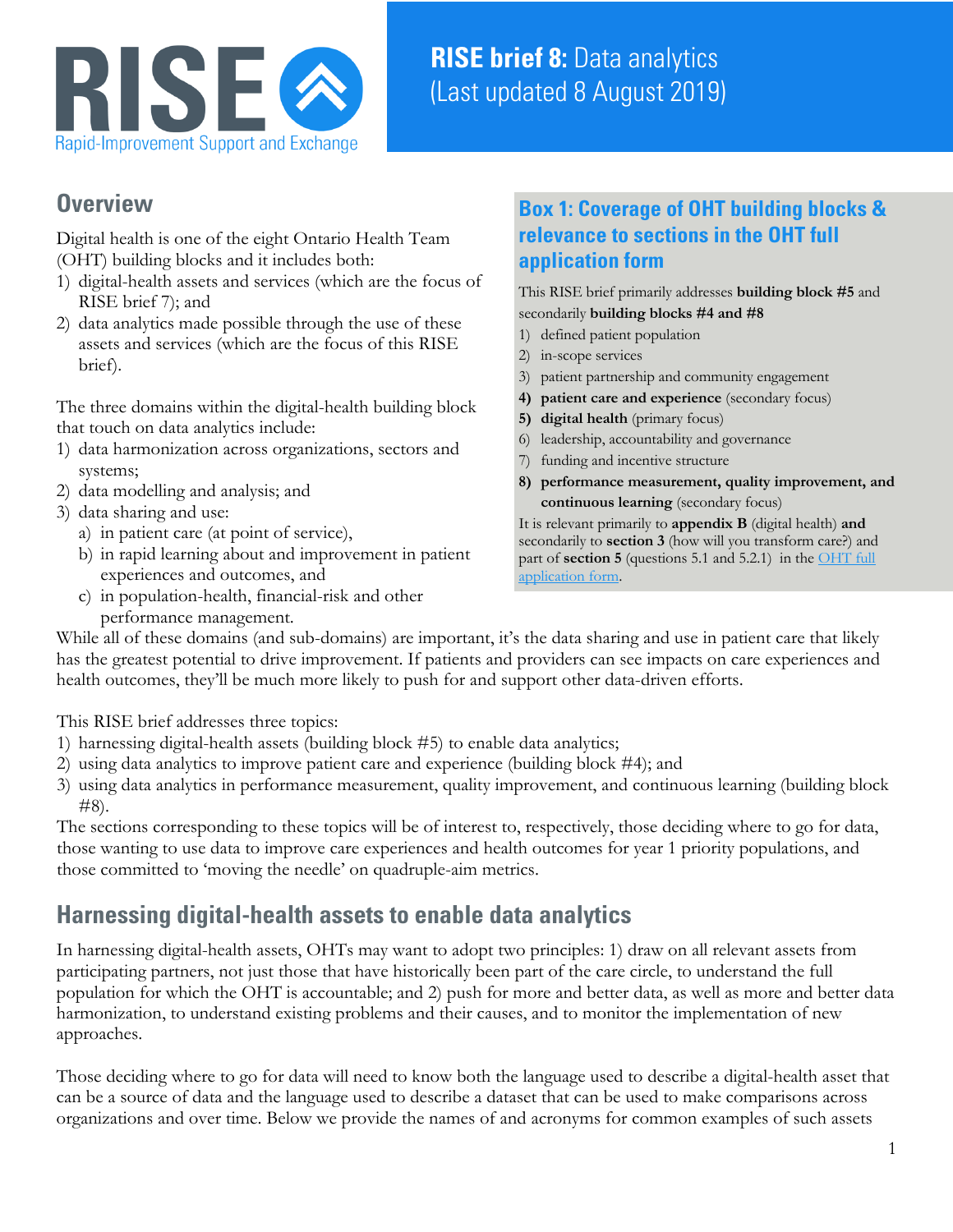and datasets, with the datasets bolded when they have been standardized according to norms set by the Canadian Institute for Health Information (and not bolded otherwise). We do not repeat an asset or dataset (e.g., interRAI) after it has been mentioned once in the table.

| Type of care                       | Examples of digital-health assets<br>and the types of data they include                                                                                                                                                                                                                                                                                                                                                                                                                                                                                                                                                                      | Examples of datasets that draw on<br>these digital-health assets                                                                                                                                                                                                                                                                                     |
|------------------------------------|----------------------------------------------------------------------------------------------------------------------------------------------------------------------------------------------------------------------------------------------------------------------------------------------------------------------------------------------------------------------------------------------------------------------------------------------------------------------------------------------------------------------------------------------------------------------------------------------------------------------------------------------|------------------------------------------------------------------------------------------------------------------------------------------------------------------------------------------------------------------------------------------------------------------------------------------------------------------------------------------------------|
|                                    |                                                                                                                                                                                                                                                                                                                                                                                                                                                                                                                                                                                                                                              | (in bold when standardized)                                                                                                                                                                                                                                                                                                                          |
| Home and<br>community<br>care      | • Client Health and Related Information Systems<br>(CHRIS) for inbound eReferrals, assessments, care planning,<br>care coordination, eReferral to community-support service<br>providers, eNotifications with hospitals, and long-term care<br>placements<br>• Integrated Assessment Record (IAR) for clinical<br>assessments from home- and community-care organizations,<br>long-term care homes, and mental health organizations                                                                                                                                                                                                          | • Home Care Database (HCD)<br>• interRAI datasets for home care<br>(and for long-term care, complex<br>continuing care, and mental health<br>care)                                                                                                                                                                                                   |
| Primary care                       | • Electronic medical records (EMRs) for primary-care<br>providers                                                                                                                                                                                                                                                                                                                                                                                                                                                                                                                                                                            | · Ontario Health Insurance Plan<br>database<br>• Community Health Centres dataset<br>· Canadian Primary Care Sentinel<br>Surveillance Network (CPCSSN)<br>· Electronic Medical Record<br>Administrative data Linked Database<br>(EMRALD)                                                                                                             |
| Specialty care                     | • Hospital information systems (HISs) for discharge<br>summaries and diagnostic imaging reports (including those of<br>more than 211 hospital sites, 100 independent health facilities<br>(IHFs) and Health Shared Services Ontario)<br>. Wait Time Information System (WTIS) for wait times for<br>a range of services provided in surgeons' offices, hospitals<br>and IHFs<br>• iPort and iPort Access for performance related to access-to-<br>care priorities (e.g., CT and MRI scans, alternative-level-of-<br>care days)<br>• electronic Canadian Triage and Acuity Scale (eCTAS)<br>for emergency-department nurses' triage decisions | · Discharge Abstract Database<br>(DAD)<br>· National Ambulatory Care<br><b>Reporting Systems (NACRS)</b><br>• Continuing Care Reporting System<br>(CCRS) for continuing care in<br>hospitals (and long-term care)<br>· Ontario Case Costing Initiative<br>(OCCI) for specialty and continuing<br>care (and rehabilitation and mental<br>health care) |
| Rehabilitation<br>care             |                                                                                                                                                                                                                                                                                                                                                                                                                                                                                                                                                                                                                                              | • National Rehabilitation reporting<br>System (NRS)                                                                                                                                                                                                                                                                                                  |
| Long-term<br>care                  | • Integrated InterRAI Reporting System (IRRS) for<br>summaries of patients' risk profiles as they enter long-term<br>care homes                                                                                                                                                                                                                                                                                                                                                                                                                                                                                                              |                                                                                                                                                                                                                                                                                                                                                      |
| Public health<br>Care for          | • Immunization Connect Ontario (ICON) for<br>immunization records;                                                                                                                                                                                                                                                                                                                                                                                                                                                                                                                                                                           | · Population demographics (e.g., from<br>2016 census) and related indices (e.g.,<br>Ontario Marginalization Index)<br>· Vital statistics (e.g., births and deaths)<br>· Ontario Mental Health Reporting                                                                                                                                              |
| select<br>conditions               |                                                                                                                                                                                                                                                                                                                                                                                                                                                                                                                                                                                                                                              | System (OMHRS)                                                                                                                                                                                                                                                                                                                                       |
| Care using<br>select<br>treatments |                                                                                                                                                                                                                                                                                                                                                                                                                                                                                                                                                                                                                                              | · Ontario Drug Benefit claims database                                                                                                                                                                                                                                                                                                               |

**Table 1: Examples of data sources for data analytics**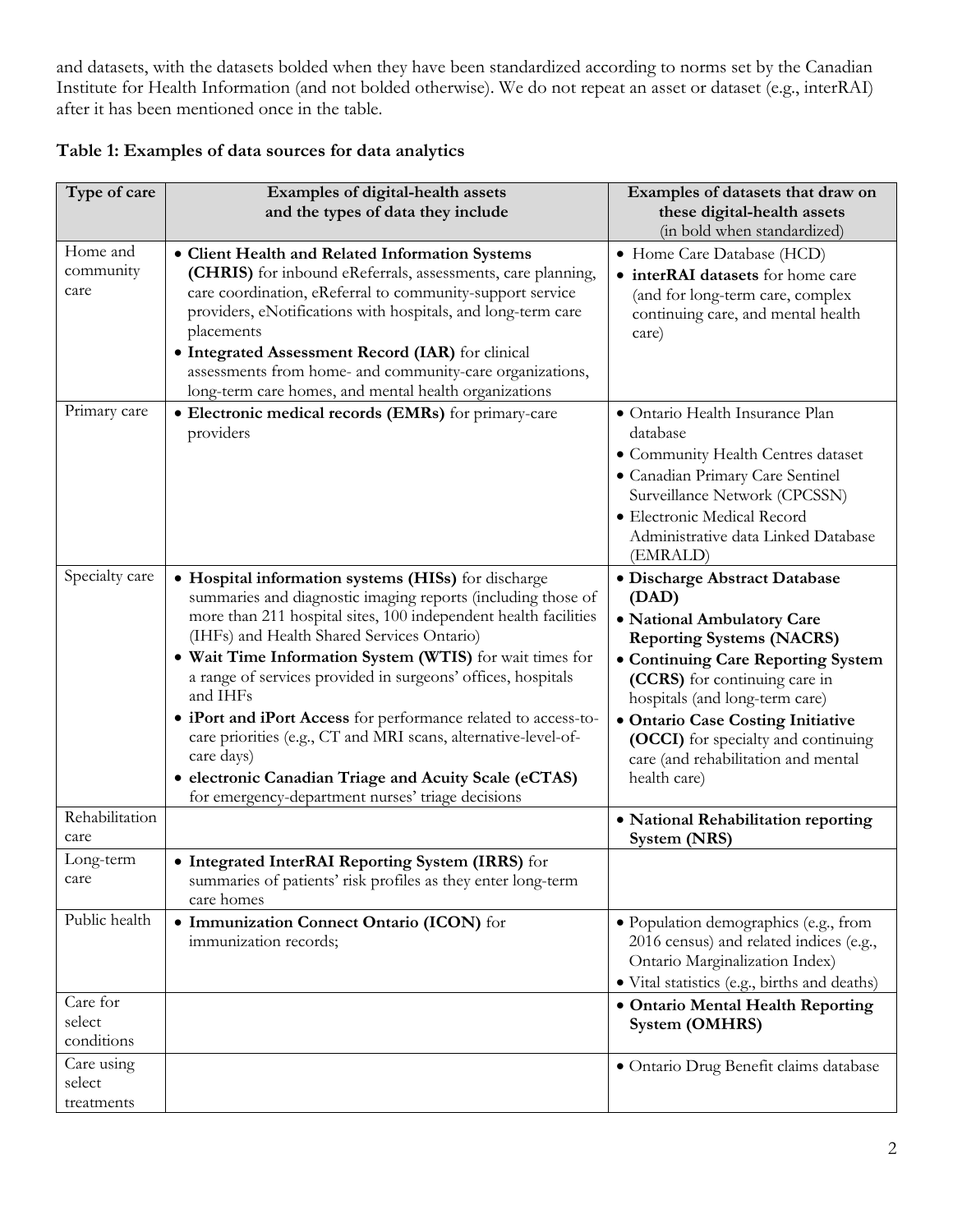Those deciding where to go for data will also need to know how best to access these data. The Integrated Decision Support Business Intelligence Solutions (IDS) is an example of a platform that OHTs can use to access harmonized data. IDS contains integrated patient-level data from over eight million unique patients across six regions (Erie St. Clair, Hamilton Niagara Haldimand Brant, Mississauga Halton, South West, Toronto Central, and Waterloo Wellington) and has plans to add new participants from two more regions (Central West and Champlain). IDS includes most of the standardized (bolded) datasets listed in the third column of Table 1, as well as data from some primary-care providers (e.g., EMR data drawn from 12 Community Health Centres and one large Family Health Team) and from sources that enable descriptions of the neighbourhoods where patients live. IDS is based on the voluntary participation of health organizations that have signed a data-sharing agreement and service-level agreement to allow the linking of personal-health information into a longitudinal record for each included patient (i.e., it captures their care both across organizations and over time). Hence data are missing for patients who obtained care from an organization that does not participate in IDS (e.g., primary-care data are missing for patients who obtained care from a Family Health Team that does not participate in IDS). Self-submission by participating organizations enables timely access to data, with new data loaded weekly into IDS and with most metrics within IDS only 25-60 days old. IDS data can be used with many data-visualization tools and statistical packages.

OHTs can also access a more raw form of data from IntelliHealth. This source differs from IDS in four important respects. IntelliHealth contains:

- 1) patient-level data for all patients (not only patients obtaining care from organizations that participate in it), but these data are not linked into a longitudinal record for each included patient as IDS does;
- 2) many of the same datasets, but not primary-care datasets, census and case costing (among others) as IDS does;
- 3) data that are updated quarterly, not more frequently as IDS does; and
- 4) some report-generating tools, but the data cannot be used with many data-visualization tools and statistical packages as IDS data can.

The Service Prioritization Decision Assistant Tool (SPDAT) is an example of a decision-support tool that can be used to harness some of the same raw data as IntelliHealth contains.

The Community Business Intelligence (CBI) project is an example of data harmonization across all health and community organizations of a certain type – community health-service providers – in a specific region (Toronto Central). Community-health service providers include community addictions, community mental health, and community-support service providers. The data include individual-level service utilization data. This dataharmonization platform could be used in other regions. Moreover, the data contained in the platform could in turn be added to IDS to further enrich its longitudinal record (or to another data platform like IntelliHealth).

Many other datasets could further complement those included in the above data platforms, such as:

- 1) Nursing Quality Indicators for Reporting and Evaluation (NQuiRE), which is a database of quality indicators designed for Best Practice Spotlight Organizations to systematically monitor progress in, and evaluate the outcomes of, implementing the Registered Nurses' Association of Ontario best-practice guidelines in their organizations; and
- 2) [thehealthline.ca, w](https://www.thehealthline.ca/)hich offers an inventory of community services available in every region.
- OHTs will need to ask their partners to identify datasets that can help to fill gaps in their preferred data platform.

To undertake the necessary data modelling and analysis using these digital-health assets and datasets, OHTs will need to consider:

- 1) leveraging the expertise of individuals 'in-house' who can undertake such work;
- 2) relying on third-party providers in the short term where such 'in-house' expertise is currently lacking; and
- 3) engaging ICES and/or the Ministry of Health when there's an economy of scale and all (or at least many) OHTs want access to similar data analytics.

On the latter point, the ministry plans to provide all teams invited to submit a full application with data on metrics for their attributed population. These data are intended to help teams on an OHT readiness path to: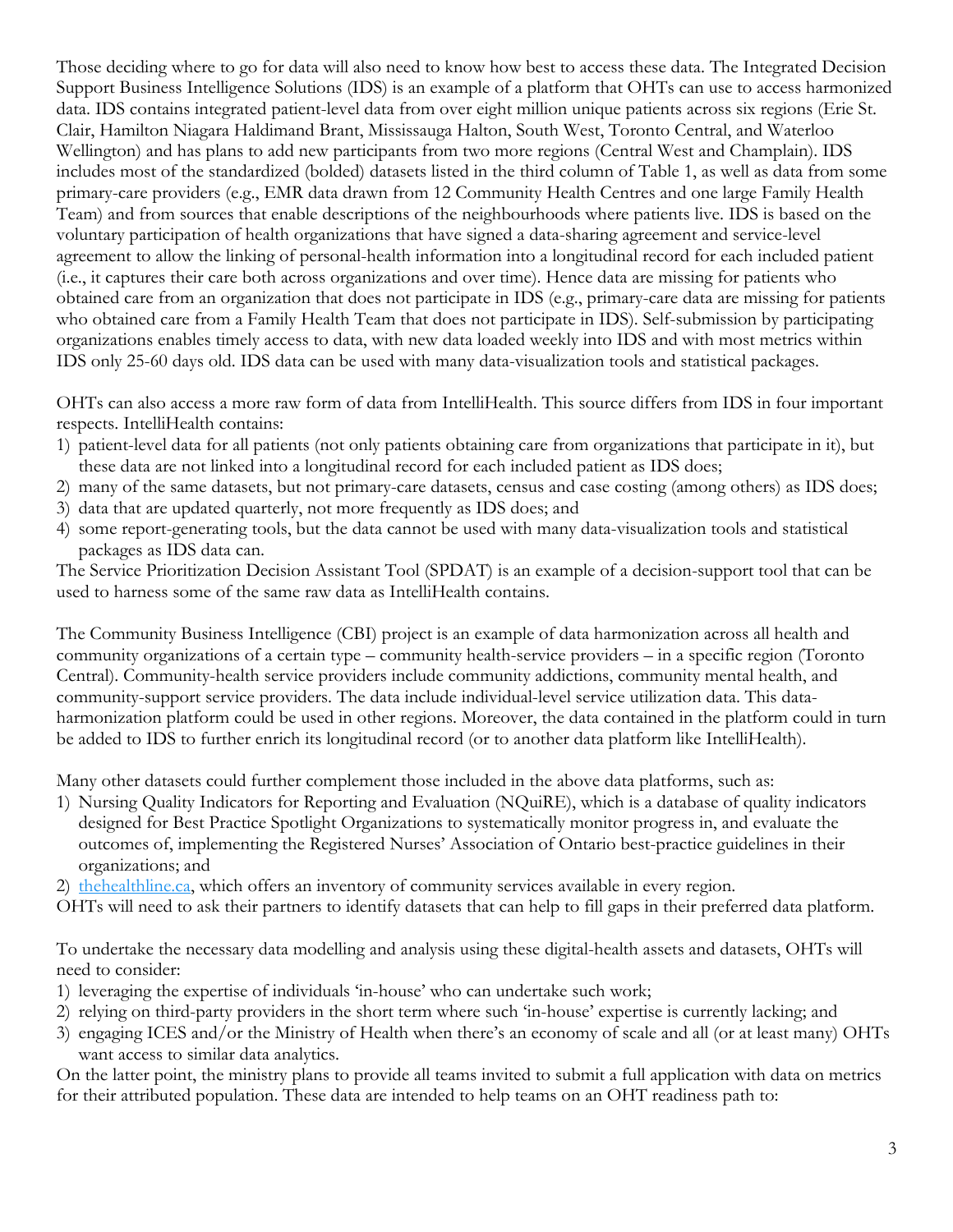- 1) be accountable for a population that is based on patient-access patterns, whether or not individuals reside in the community; and
- 2) start looking at population-wide data on key metrics, not organization-specific data.

## **Using data analytics to improve patient care and experience**

To steadily improve patient care and experience (building block #4), OHTs will need to adopt a 'rapid learning and improvement' lens. This involves six steps:

- 1) identifying a problem (or goal) through an internal and external review, which includes understanding the causes of the problem and the barriers to achieving the goal;
- 2) designing a solution based on data and evidence generated locally and elsewhere;
- 3) implementing the plan, possibly in pilot and control settings;
- 4) evaluating to identify what does and does not work;
- 5) adjusting, with continuous improvement based on what was learned from the evaluation (and from other OHTs' evaluations); and
- 6) disseminating the results to improve the coverage of effective solutions across the health system.

The initial focus for teams on an OHT readiness path will be improving care experiences and health outcomes for their year 1 priority populations. In so doing, they will want to document scalable processes that can be spread to other populations in later years.

As described in more detail in RISE brief 6 about population-health management, teams will need to:

- 1) use a population-health management approach, which means:
	- a) identifying one or more year 1 priority populations for whom quadruple-aim metrics are particularly poor and segmenting them into groups (or population segments) with shared needs and understanding the barriers to having these needs met (step 1 in the rapid learning and improvement cycle),
	- b) designing in-reach services (i.e., services that are proactively and opportunistically offered anytime a patient is 'seen in' or 'touched by' the health system) and out-reach services (i.e., connecting with those who are not seeking care now and proactively offering services) that are sensitive to the barriers that each group may face in having their care needs met (step 2 in the cycle), and
	- c) stratifying services for delivery (step 3 in the cycle); and
- 2) design optimal care pathways for patients needing acute episodic or planned surgical care (step 2 in the cycle), much like some OHT partners have done in pilot projects for the integrated funding of 'bundled care.'

Teams will likely need to appoint a working group to undertake this work for each year 1 priority population.

#### **Step 1: Identifying a problem (or goal)**

Robust data analytics are essential to identifying a priority population and segmenting it into groups (or population segments) with shared needs, including gaps in care and care coordination and barriers to having these needs met. To inform this data analysis, the working group will have ideally chosen an initial basis for identifying the priority population (e.g., quadruple-aim metrics are particularly poor) and defining a population segment (e.g., a combination of age and conditions), and identified the factors that may help to identify their needs (and hence should be included in the data analysis). As described in RISE brief 6 about population-health management, the factors can include: 1) severity of conditions or risk factors; 2) utilization (or non-utilization) of different types of health services; 3) a broad range of socio-demographic factors; and 4) attributes of the neighbourhood where they live. Once the data analysis has been completed, the working group (or the more senior decision-makers to which it reports) can then prioritize population segments (and gaps in care and coordination and barriers to having needs met) where the greatest impacts on the quadruple aim can likely be achieved through in-reach and out-reach services.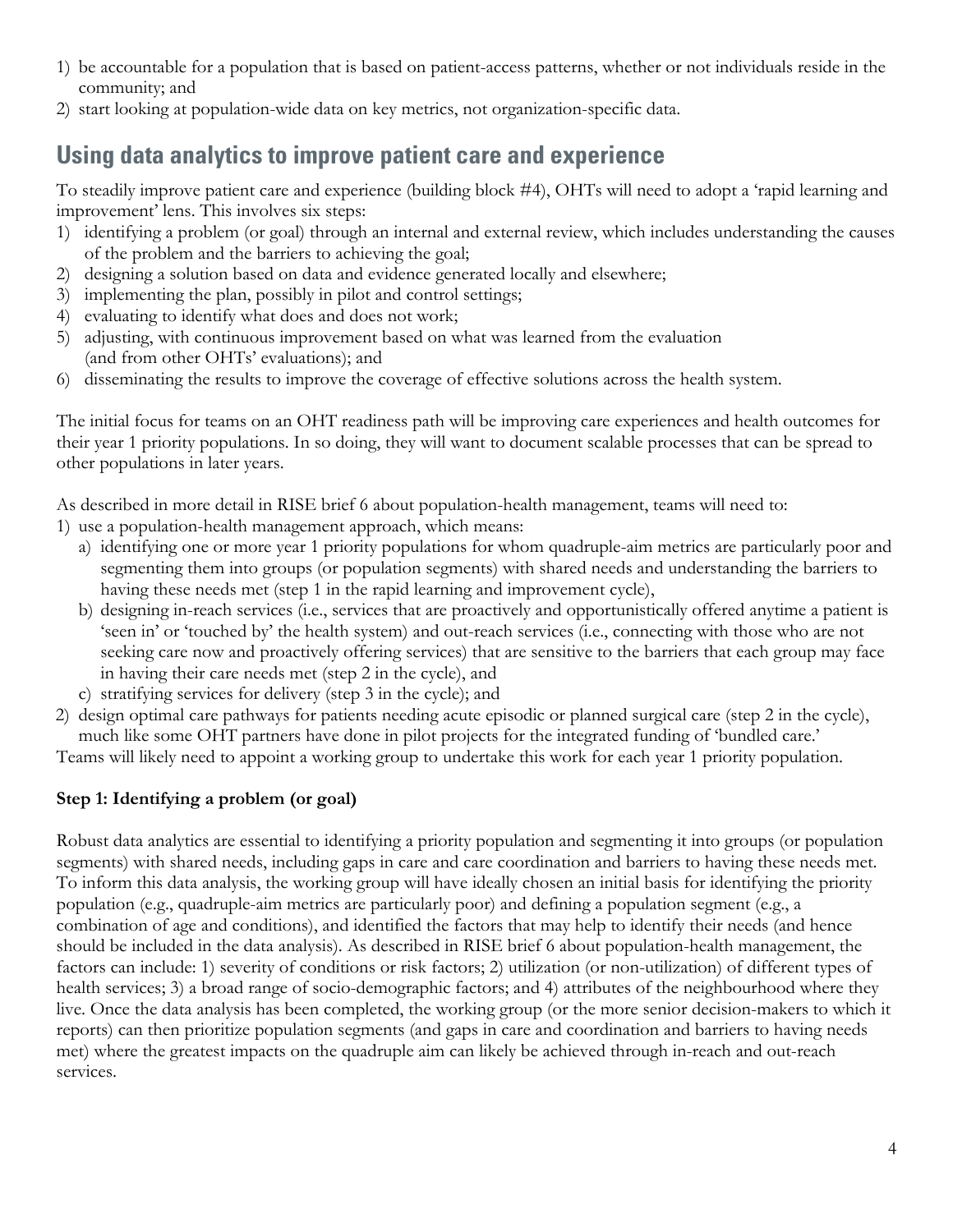Robust data analytics are also essential in understanding the profile of patients who will require acute episodic or planned surgical care, as well as the type, volume and cost of services they're now receiving and the barriers to receiving needed care. This profile will help the working group focused on designing optimal care pathways for the subset of a year 1 priority population that will require such care.

In both cases, the focus of the data analytics is primarily understanding what is not working well now and why.

#### **Steps 2 and 3: Designing a solution and implementing the plan**

The working group will need to rely primarily on research evidence, not data analytics, when designing a solution and implementing the plan. Both design and implementation will need to be sensitive to the barriers that each population may face in having their needs met. Data analytics can help only in a targeted way by identifying what solutions and implementation strategies are being provided now and by which providers (and hence how these differ from what the research evidence indicates should be provided and how).

#### **Step 4: Evaluating to identify what does and does not work**

Data analytics become important again in monitoring the implementation of prioritized solutions and contributing to evaluations of their local impact, which we address in more detail below.

We capture the essential points about improving patient care and experience from the above, as well as from RISE brief 6 about population-health management and from RISE brief 9 about evidence sources (including how research evidence complements data analytics), in a [RISE summary sheet.](https://www.mcmasterforum.org/docs/default-source/rise-docs/rise-briefs/rb6-8-9_summary-sheet.pdf?sfvrsn=2)

### **Using data analytics in performance measurement, quality improvement, and continuous learning**

In addition to using data to improve patient care and experience, OHTs will need to use data analytics in performance measurement, quality improvement, and continuous learning (OHT building block #8). OHTs may want to consider the following suggestions when doing so:

- 1) focus on a limited core set of metrics that cross objectives (e.g., focusing on a 'vital few' metrics that cover all aspects of the quadruple aim and that cover both sector-specific and cross-sector metrics);
- 2) use population-based and patient-centred measurement perspectives (e.g., ensuring that there are metrics that include both service users and non-users, and that the metrics can be stratified to compare key population segments and identify inequities);
- 3) apply 'tiered' measurement and reporting cascades (e.g., ensuring performance is measured across the different organizational units that make up the OHT, that these can be 'rolled up' into measurement cascades, and adding additional metrics to higher-level units as appropriate);
- 4) match metrics to implementation activities (e.g., when designing a solution, develop a logic model and use it to guide implementation activities; when new activities are introduced, align key metrics to anticipated outputs and outcomes);
- 5) make metrics immediately actionable at the point of care or patient outreach (e.g., integrating them into decisionsupport tools contained in electronic health records; providing feedback to health providers and teams on their performance; and feeding them into the OHT's cycles of rapid learning and improvement for the design of inreach and out-reach services and clinical pathways);
- 6) frequently review metrics and refine solutions and implementation activities when needed (e.g., ensuring that there are regularly scheduled times to review metrics across organizational units, that these reviews feed into the OHT's cycles of rapid learning and improvement, and that leaders and managers across organizations are held accountable for improvement); and
- 7) watch for unintended consequences and implementation slippage (e.g., ensuring any unplanned outputs and outcomes are identified and used to feed into the OHT's cycles of rapid learning and improvement).